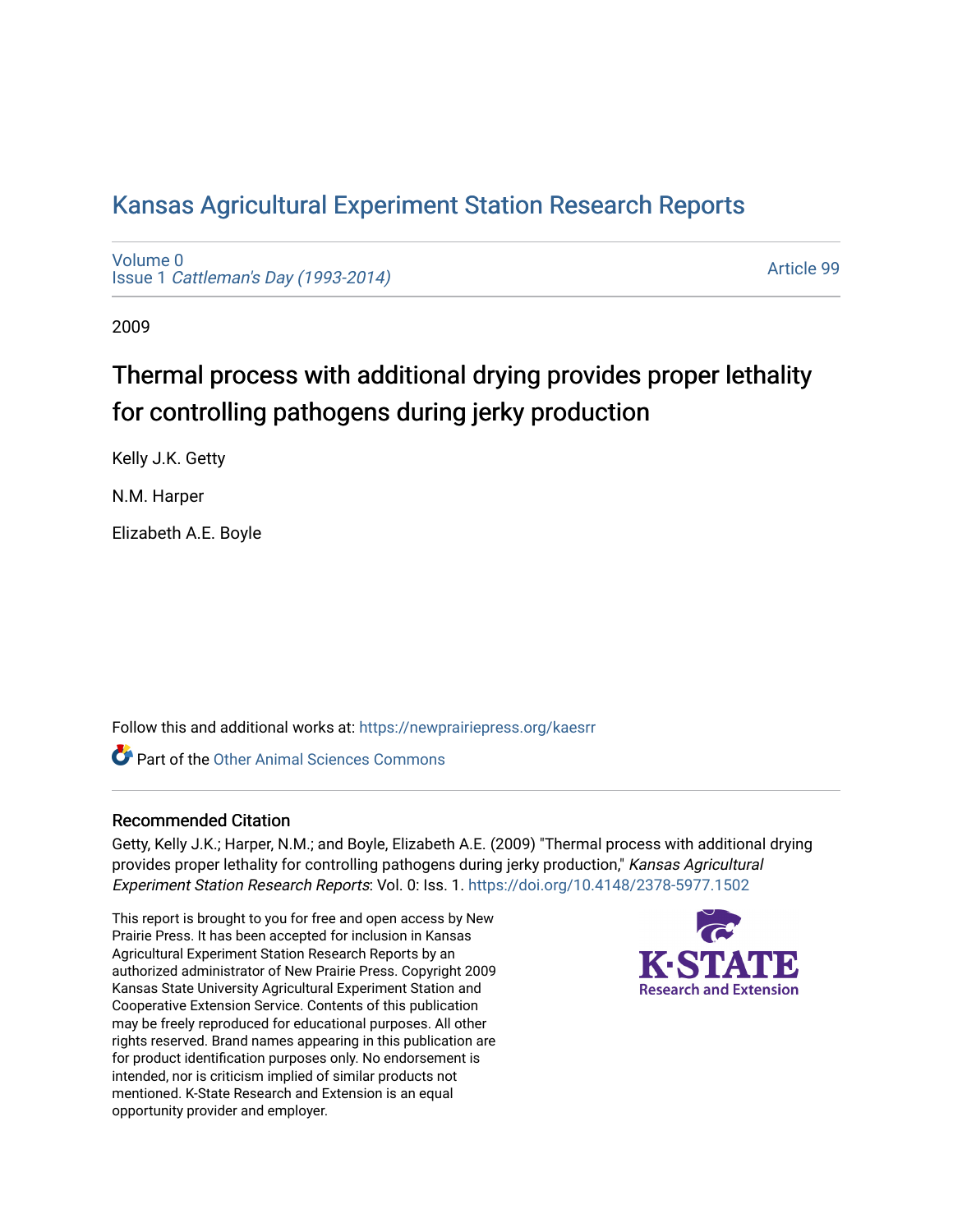### Thermal process with additional drying provides proper lethality for controlling pathogens during jerky production

#### Abstract

The New Mexico Department of Health linked salmonellosis to beef jerky in 2003 after 26 individuals became ill; this prompted a recall of nearly 21,600 lb of product. Following this incident, the USDA's Food Safety and Inspection Service instituted the Compliance Guideline for Meat and Poultry Jerky Produced by Small and Very Small Plants in 2004 and updated this document in 2007 with the Quick Guide on Jerky Processing. The Quick Guide states that water activity for jerky products should be  $\leq 0.85$  for safety and a moisture-to-protein ratio (MPR) must be  $\leq 0.75$ :1 for product to be labeled as jerky. Small meat processing businesses that produce jerky products must validate that their processes achieve a ≥5-log reduction of Escherichia coli O157:H7 and a ≥6.5-log reduction of Salmonella spp. Therefore, the objective of this study was to determine effects of a worst-case scenario thermal processing schedule on reducing E. coli O157:H7 and Salmonella spp. in chopped and formed beef jerky.

#### Keywords

Cattlemen's Day, 2009; Report of progress (Kansas State University. Agricultural Experiment Station and Cooperative Extension Service); 1010; Kansas Agricultural Experiment Station contribution ; no. 09-168-S; Beef; Cattle; Jerky Products

#### Creative Commons License



This work is licensed under a [Creative Commons Attribution 4.0 License](https://creativecommons.org/licenses/by/4.0/).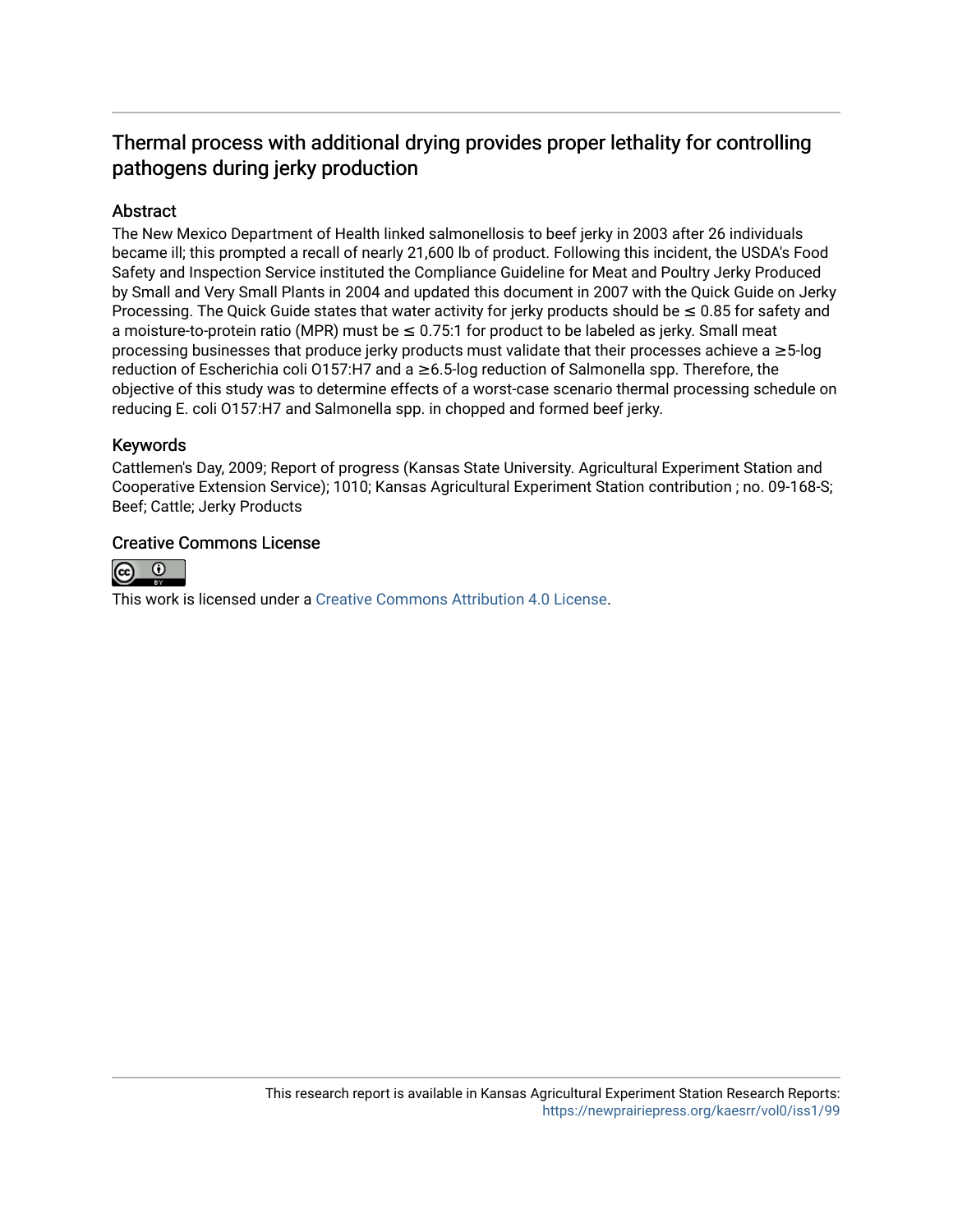# **Thermal Process with Additional Drying Provides Proper Lethality for Controlling Pathogens During Jerky Production**

K. J. K. Getty, N. M. Harper, and E. A. E. Boyle

#### **Introduction**

The New Mexico Department of Health linked salmonellosis to beef jerky in 2003 after 26 individuals became ill; this prompted a recall of nearly 21,600 lb of product. Following this incident, the USDA's Food Safety and Inspection Service instituted the *Compli*ance Guideline for Meat and Poultry Jerky Produced by Small and Very Small Plants in 2004 and updated this document in 2007 with the *Quick Guide on Jerky Processing*. The *Quick Guide* states that water activity for jerky products should be  $\leq 0.85$  for safety and a moisture-to-protein ratio (MPR) must be  $\leq 0.75$ :1 for product to be labeled as jerky. Small meat processing businesses that produce jerky products must validate that their processes achieve a  $\geq$  5-log reduction of *Escherichia coli* O157:H7 and a  $\geq$  6.5-log reduction of *Salmonella* spp. Therefore, the objective of this study was to determine effects of a worst-case scenario thermal processing schedule on reducing E. coli  $0157:H7$ and *Salmonella* spp. in chopped and formed beef jerky.

## **Experimental Procedures**

Fresh chopped and formed all-beef jerky batter was obtained from a commercial processor. The product was separated into three 4-lb batches. Two treatments were studied: an E. coli O157:H7 five-strain inoculated batch and a *Salmonella* spp. five-strain inoculated batch. A control batch was also prepared with sterile deionized water added to simulate moisture added to the inoculated batches.

Raw jerky batter was extruded by using a manual jerky gun with a  $0.25 \times 1$ -in. jerky nozzle and placed onto polyscreen sheets with eight strips per sheet. A replication consisted of both inoculated batches and a control batch placed in the smokehouse simultaneously. Three replications were conducted. Once loaded, the smokehouse cart was placed in a commercial smokehouse and thermally processed (Table 1).

Raw inoculated samples were taken from the inoculated jerky batter. Heat-treated samples were taken at six different times (end of Stages 2, 3, 4, 5, after 30 minutes into Stage 6, and after 60 minutes into Stage 6; Table 1). Population levels of E. coli O157:H7 and *Salmonella* spp. were determined for both raw and heat-treated samples. In addition, heat-treated samples with counts below the detection limit were tested for a positive or negative level of either E. coli  $O157:H7$  or Salmonella spp.

Water activity and fat, moisture, and protein content were analytically determined on non-inoculated control batches. Water activity samples were taken at the end of Stage 4, after 30 minutes into Stage 6, after 60 minutes into Stage 6, after 90 minutes into Stage 6, and at the end of Stage 6. Two ounces (two strips) from the end of Stages 4 and 6 were vacuum packaged and placed in frozen storage (-80°C) prior to analysis for fat, moisture, and protein content.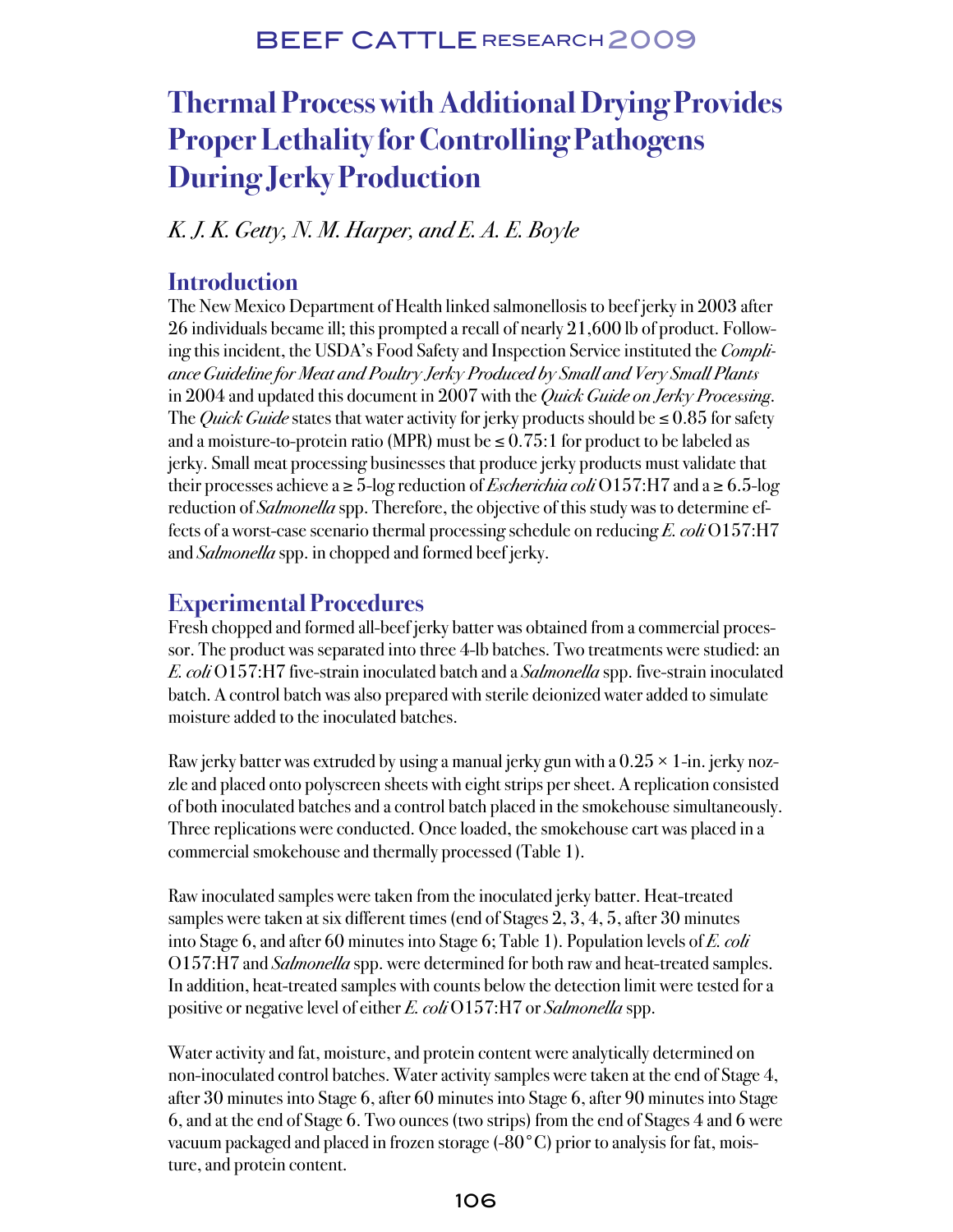#### **Results and Discussion**

Initial levels of E. coli O157:H7 and Salmonella spp. populations from the inoculum were 8.5 and 8.1 log CFU/g. Raw inoculated batter averaged 6.2 log CFU/g for E. coli O157:H7 and 5.8 log CFU/g for Salmonella spp. (Table 2). E. coli O157:H7 populations ranged from 0.9 to 4.8 log CFU/g during Stages 2, 3, 4, 5, and 6, whereas Salmonella spp. populations ranged from 0 (no surviving bacteria) to  $2.4 \log CFU/g$ for the same stages. However, E. coli  $O157:H7$  populations were reduced to 0.9 log CFU/g after 30 minutes into Stage 6 and 1.4 log CFU/g after 60 minutes into Stage 6. Although the worst-case scenario commercial thermal process met the  $\geq 5.0$  log CFU/g for *Salmonella* spp., a further drying step was needed for the necessary reduction of E. coli O157:H7.

Water activity at the end of the commercial thermal process (end of Stage 4) was 0.727 with a MPR of 1.27:1 (Table 3). Additional drying steps were needed to meet the MPR required by government regulations as well as for reduction of E. coli O157:H7. The additional drying began at 145°F dry bulb with no injected relative humidity for 90 minutes followed by 170°F dry bulb with 15% relative humidity for 120 minutes. At the end of the additional drying process, water activity was lowered to 0.600, whereas the MPR was only 0.815:1.

The worst-case commercial thermal process achieved the required 5 log reduction of Sal*monella* spp. but did not achieve the reduction standards for E. coli O157:H7. However,  $a \geq 5.0$  log CFU/g reduction of E. coli O157:H7 was achieved through a further drying process of 145°F (no relative humidity) for 90 minutes. The additional drying did not achieve the MPR of  $\leq 0.75$ :1 for jerky, so this product cannot be labeled as jerky. An even longer drying time would be needed to reduce moisture content to meet the MPR performance standard for jerky. However, the product may be labeled as a kippered beef product, which must have a MPR of  $\leq 2.03:1$ .

## **Implications**

A thermal process with additional drying for producing chopped and formed jerky provided proper lethality to control E. coli  $O157$ :H7 and Salmonella and, therefore, provides a process that will produce safe jerky for consumers.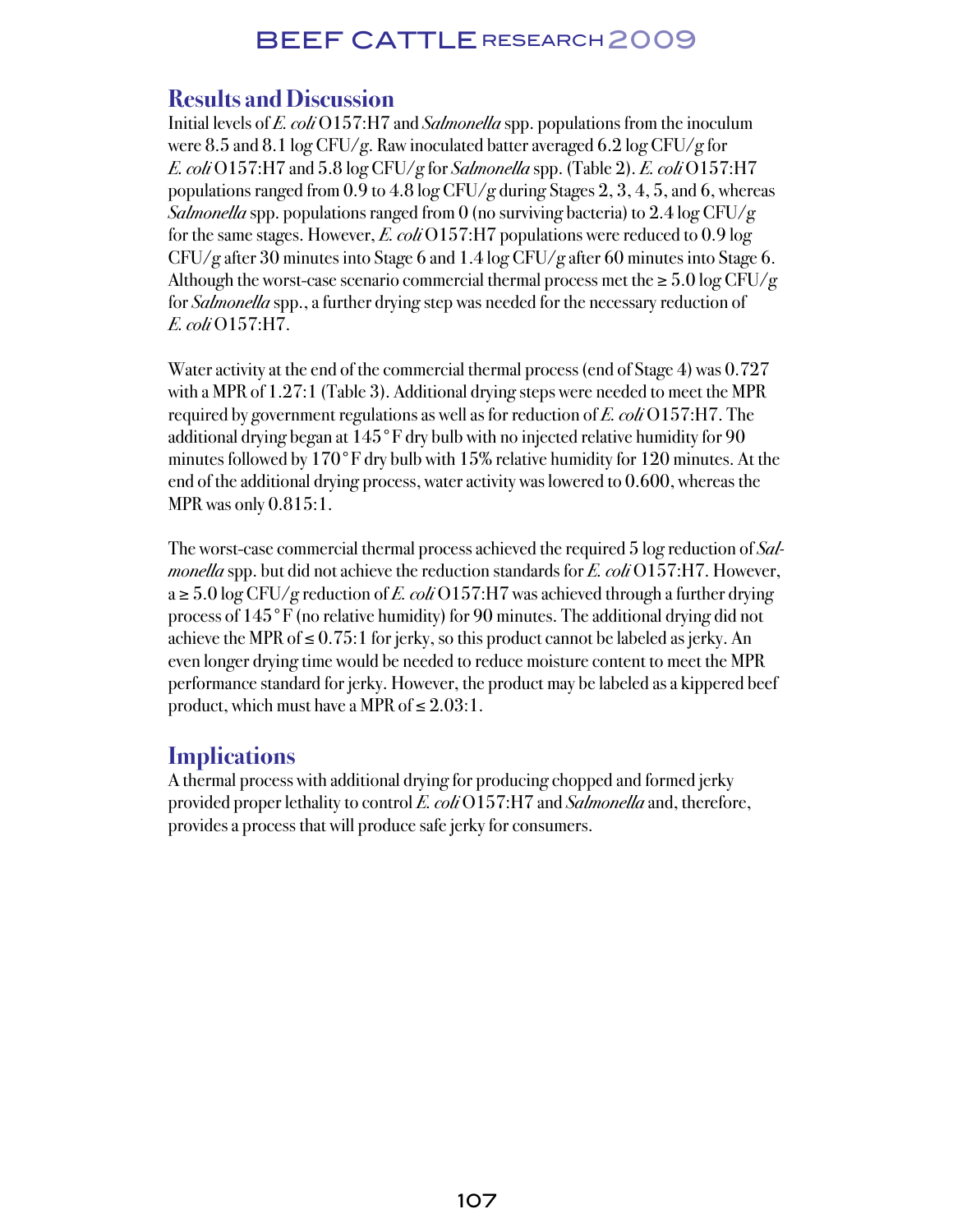| <b>Stage</b>   | Dry bulb $(^{\circ}F)$ | Relative<br>humidity <sup>1</sup> $(\%)$ | Blower<br>speed <sup>2</sup> | Stage time | Sampling time                     |
|----------------|------------------------|------------------------------------------|------------------------------|------------|-----------------------------------|
| 0 <sup>3</sup> |                        |                                          |                              |            | Raw                               |
| 1 <sup>4</sup> | 125                    | 20                                       | Medium                       | 45         |                                   |
| 2 <sup>4</sup> | 130                    | 20                                       | Medium                       | 60         | End of stage                      |
| 3 <sup>4</sup> | 135                    | 23                                       | High                         | 45         | End of stage                      |
| 4 <sup>4</sup> | 140                    | $22\,$                                   | High                         | 45         | End of stage                      |
| 5 <sup>5</sup> | 145                    |                                          | High                         | 90         | End of stage                      |
| 6 <sup>5</sup> | 170                    | 15                                       | High                         | 120        | After 30 and 60<br>min into stage |

**Table 1. Worst-case scenario thermal processing schedule and sampling times for chopped and formed beef jerky**

1 The smokehouse has an automated damper system and exhaust damper and the ability to inject steam humidity as needed to control humidity.

2 Medium speed =  $788.8 \pm 52.7$  ft/min and high speed =  $1141.5 \pm 111.9$  ft/min.

3 Stage  $0 =$  raw meat batter.

4 Commercial thermal process.

5Additional drying process.

|                                       | Pathogen population ( $log CFU/g$ ) |                |                        |                |  |
|---------------------------------------|-------------------------------------|----------------|------------------------|----------------|--|
| Stage <sup>1</sup> /<br>Sampling time | E. coli O157:H7                     |                | <i>Salmonella</i> spp. |                |  |
|                                       | Mean                                | Standard error | Mean                   | Standard error |  |
| Raw                                   | 6.2 <sup>a</sup>                    | 0.07           | 5.8 <sup>b</sup>       | 0.08           |  |
| Stage $2^2$                           | 4.8 <sup>b</sup>                    | 0.21           | $2.4^\circ$            | 0.36           |  |
| Stage 3 <sup>2</sup>                  | 3.7 <sup>bc</sup>                   | 0.08           | 0.7 <sup>d</sup>       | 0.23           |  |
| Stage 4 <sup>2</sup>                  | 3.2 <sup>cd</sup>                   | 0.50           | 0 <sup>4e</sup>        | 0.00           |  |
| Stage $5^3$                           | 2.1 <sup>de</sup>                   | 0.95           | 0 <sup>4e</sup>        | 0.00           |  |
| Stage 6 $(30 \text{ min in})^3$       | 0.9 <sup>e</sup>                    | 0.44           | 0 <sup>4e</sup>        | 0.00           |  |
| Stage $6(60 \text{ min in})^3$        | 1.4 <sup>e</sup>                    | 0.26           | 0 <sup>4e</sup>        | 0.00           |  |

#### Table 2. Means and standard errors of *Escherichia coli* O157:H7 and *Salmonella* spp. pop**ulations at seven sampling times during production of chopped and formed beef jerky**

<sup>1</sup> Times and dry bulb smokehouse temperatures for thermal stages: Stage 2 – 45 min at 125 °F and 60 min at 130°F, Stage 3 – 45 min at 125°F and 60 min at 130°F and 45 min at 135°F, Stage 4 – 45 min at 125°F and 60 min at 130°F and 45 min at 135°F and 45 min at 140°F, Stage 5 – 45 min at 125°F and 60 min at 130°F and 45 min at 135°F and 45 min at 140°F and 90 min at 145°F, Stage 6 – 45 min at 125°F and 60 min at 130°F and 45 min at 135°F and 45 min at 140°F and 90 min at 145°F and 120 min at 170°F.

2 Commercial thermal process.

3 Additional drying step.

<sup>4</sup> Denotes no Salmonella survived the process.

abcde Within a column, means without a common superscript letter differ (P<0.05).